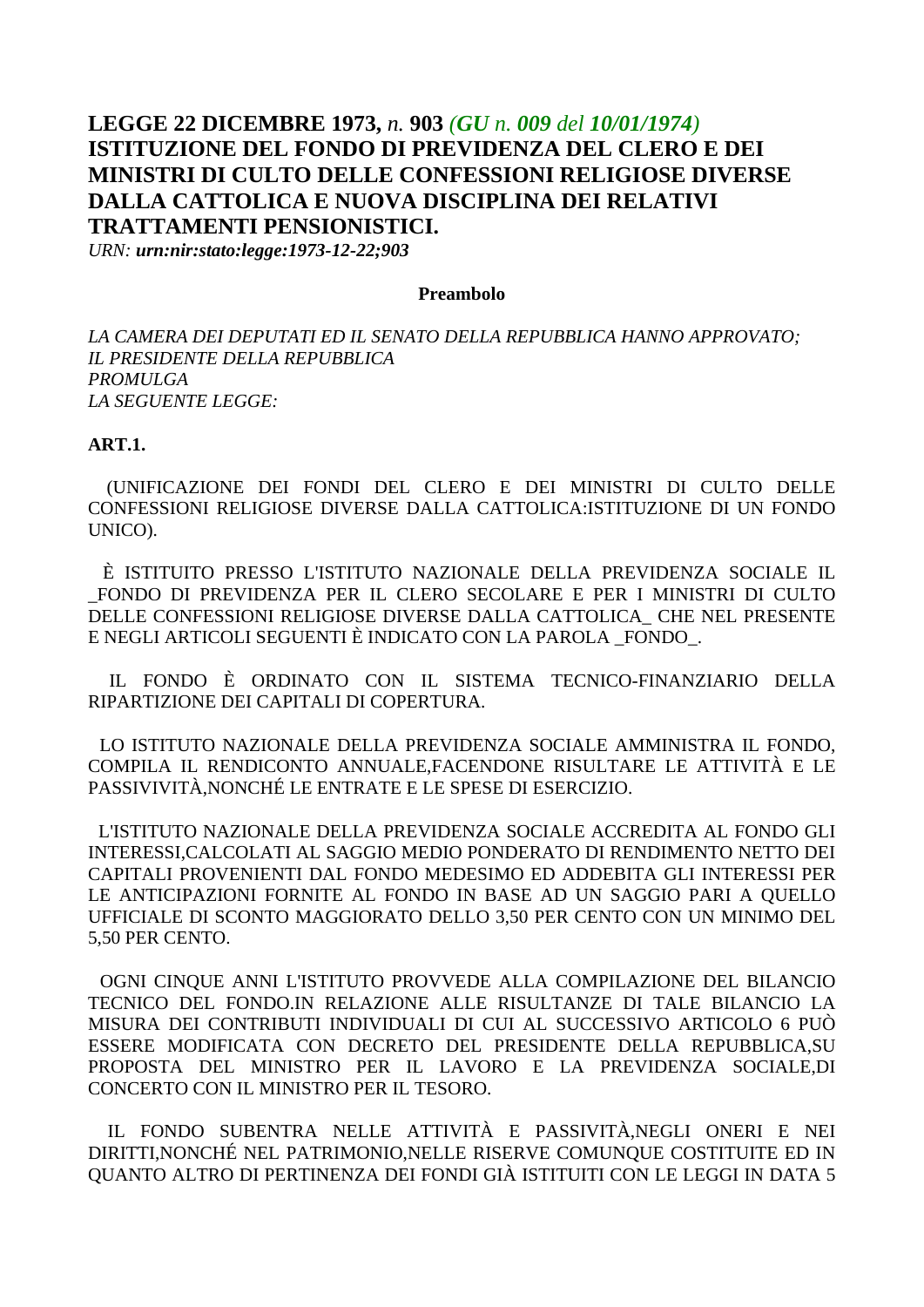LUGLIO 1961 NUMERI 579 E 580 E SOPPRESSI PER EFFETTO DELL' ARTICOLO 28 DELLA PRESENTE LEGGE.

## **ART.2. (SCOPI DEL FONDO)**

IL FONDO HA LO SCOPO DI CONCEDERE UNA PENSIONE DIRETTA ALL'ISCRITTO CHE ABBIA COMPIUTO IL SESSANTACINQUESIMO ANNO DI ETÀ O SIA DIVENUTO PERMANENTEMENTE INVALIDO ED UNA PENSIONE INDIRETTA O DI RIVERSIBILITÀ AI SUPERSTITI DELL'ISCRITTO O PENSIONATO DEL FONDO STESSO, SECONDO LE DISPOSIZIONI E CON LE MODALITÀ DI CUI ALL'ARTICOLO 14.

## ART.3. (COMITATO DI VIGILANZA E SUOI COMPITI)

PER LA GESTIONE DEL FONDO È ISTITUITO UN COMITATO DI VIGILANZA CON I **SEGUENTI COMPITI:** 

a) VIGILARE SULL'APPLICAZIONE DELLE NORME CHE DISCIPLINANO LA ATTIVITÀ  $ED$ **ESPRIMERE SULLE** DEL.  $FONDO$ **PARERE OUESTIONI INSORGENTI** DALL'APPLICAZIONE DELLE NORME STESSE:

b) DECIDERE I RICORSI IN VIA DEFINITIVA;

c) ESPRIMERE PARERE SUI PROVVEDIMENTI NECESSARI PER CONSERVARE TECNICO-FINANZIARIO DEL FONDO NONCHÉ **L'EQUILIBRIO** SUI BILANCI PREVENTIVI ANNUALI, SUI RENDICONTI ANNUALI E SUI BILANCI TECNICI.

### ART.4. (COMPOSIZIONE DEL COMITATO DI VIGILANZA)

L' ARTICOLO 27 DEL DECRETO DEL PRESIDENTE DELLA REPUBBLICA 30 APRILE 1970, N. 639, È SOSTITUITO DAL SEGUENTE:

IL COMITATO DI VIGILANZA DEL FONDO DI PREVIDENZA DEL CLERO SECOLARE E DEI MINISTRI DI CULTO DELLE CONFESSIONI RELIGIOSE DIVERSE DALLA CATTOLICA È COMPOSTO DAI SEGUENTI MEMBRI:

1) IL PRESIDENTE DELL'ISTITUTO NAZIONALE DELLA PREVIDENZA SOCIALE, CHE PRESIEDE IL COMITATO:

2) UN FUNZIONARIO DEL MINISTERO DEL LAVORO E DELLA PREVIDENZA SOCIALE ED UN FUNZIONARIO DEL MINISTERO DEL TESORO.CON OUALIFICA NON INFERIORE A DIRETTORE DI SEZIONE O EQUIPARATA;

3) CINOUE RAPPRESENTANTI DEL CLERO.DESIGNATI DALLA FEDERAZIONE TRA LE ASSOCIAZIONI DEL CLERO IN ITALIA;

4) DUE RAPPRESENTANTI DELLE CONFESSIONI RELIGIOSE ACATTOLICHE.ISCRITTI AL FONDO.DESIGNATI DAGLI ORGANI ESECUTIVI DELLE CONFESSIONI MEDESIME SU CONFORME PARERE DEL MINISTRO PER L'INTERNO.

I MEMBRI DEL COMITATO DI VIGILANZA SONO NOMINATI CON DECRETO DEL MINISTRO PER IL LAVORO E LA PREVIDENZA SOCIALE;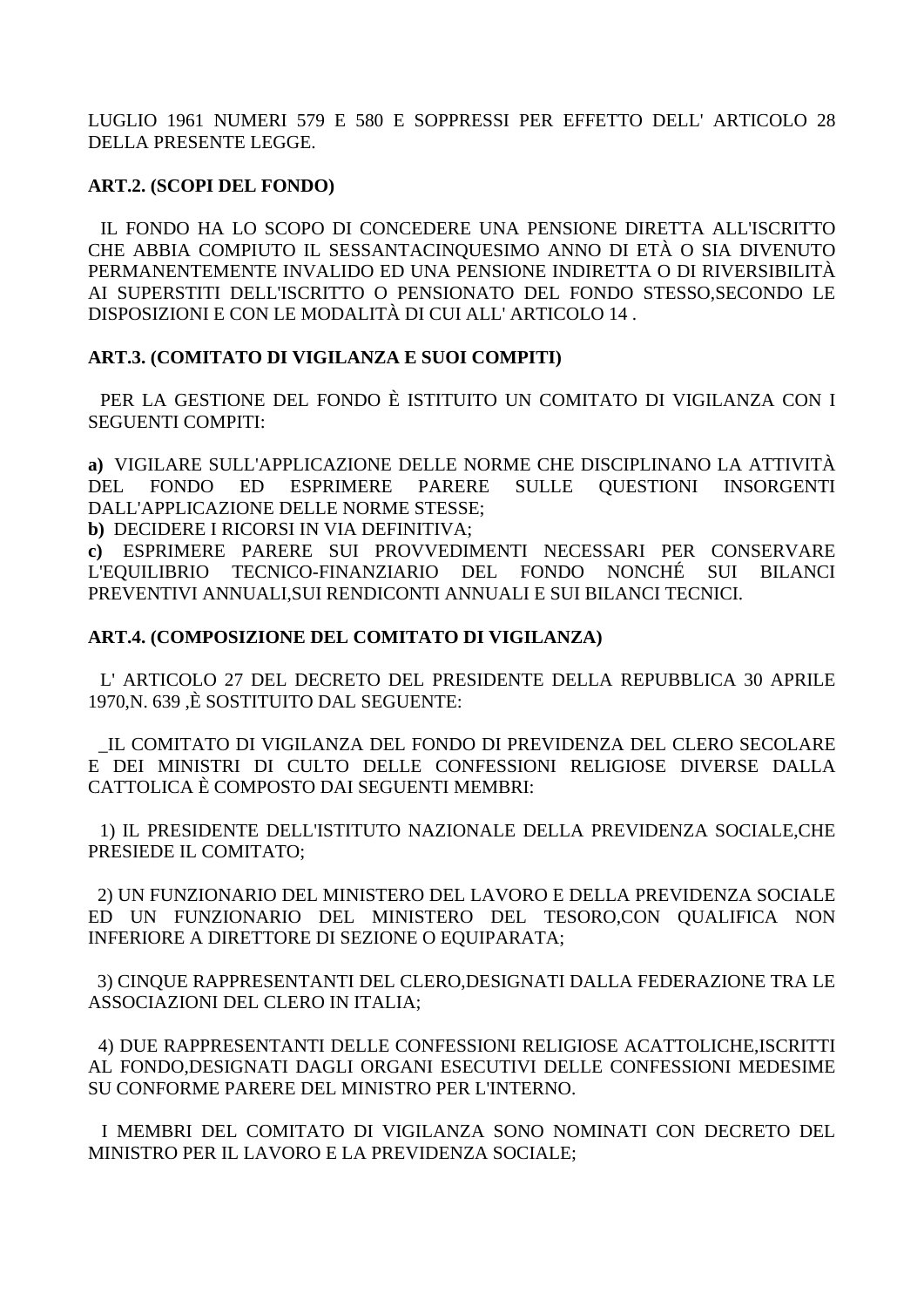ESSI DURANO IN CARICA PER IL TEMPO STABILITO DALL' ARTICOLO 1 DEL DECRETO DEL PRESIDENTE DELLA REPUBBLICA 30 APRILE 1970, N.639 E SUCCESSIVE MODIFICAZIONI ED INTEGRAZIONI.

L'ARTICOLO 28 DEL DECRETO DEL PRESIDENTE DELLA REPUBBLICA 30 APRILE 1970, N.639, È ABROGATO.

#### ART.5. (SOGGETTI ALL'OBBLIGO DELL'ISCRIZIONE AL FONDO)

SONO SOGGETTI ALL'OBBLIGO DELL'ISCRIZIONE AL FONDO TUTTI I SACERDOTI SECOLARLNONCHÉ TUTTI I MINISTRI DI CULTO DELLE CONFESSIONI RELIGIOSE DIVERSE DALLA CATTOLICA AVENTI CITTADINANZA ITALIANA, RESIDENTI IN ITALIA, DAL MOMENTO DELLA LORO ORDINAZIONE SACERDOTALE O DALL'INIZIO DEL MINISTERO DI CULTO IN ITALIA FINO ALLA DATA DI DECORRENZA DELLA PENSIONE DI VECCHIAIA OVVERO DELLA PENSIONE DI INVALIDITÀ.

CON DECRETO DEL MINISTRO PER L'INTERNO, PREVIE INTESE CON LE RAPPRESENTANZE DELLE SINGOLE CONFESSIONI RELIGIOSE DIVERSE DALLA CATTOLICA CHE NE FACCIANO RICHIESTA, SI PROVVEDE ALLA APPLICAZIONE DELLA PRESENTE LEGGE CON LE MODALITÀ DEL CASO.

**L'ACCERTAMENTO DELLE**  $CUI - AI$ **PER** CONDIZIONI  $DI$ **PRIMO** COMMA, RIGUARDANTI LA ATTIVITÀ DI CULTO,È RICHIESTA:

1) PER I SACERDOTI SECOLARI,LA ATTESTAZIONE DELL'ORDINARIO CHE ESERCITA SUI MEDESIMI LA GIURISDIZIONE SECONDO LE NORME DEL DIRITTO CANONICO:

2) PER I MINISTRI DI CULTO DELLE CONFESSIONI RELIGIOSE DIVERSE DALLA CATTOLICA.L'ATTESTAZIONE DA PARTE DEI COMPETENTI ORGANI DELLA RISPETTIVA CONFESSIONE.

SONO ESENTI DALL'OBBLIGO DELLA ISCRIZIONE AL FONDO I RABBINI,I VICE RABBINI E GLI ALTRI FUNZIONARI DI CULTO AI OUALI SIA STATO ASSICURATO,DALLE COMUNITÀ ISRAELITICHE DALLE QUALI DIPENDONO,IL TRATTAMENTO DI QUIESCENZA STABILITO DALLO ARTICOLO 62 DEL REGIO DECRETO 30 OTTOBRE 1930, N.1731 , CON ISCRIZIONE, A TERMINI DELL' ARTICOLO 39 DELLA LEGGE 11 APRILE 1955, N.379, ALLA CASSA PER LE PENSIONI AI DIPENDENTI DEGLI ENTI LOCALI.

L'ISCRIZIONE AL FONDO È COMPATIBILE CON L'ASSICURAZIONE GENERALE OBBLIGATORIA PER L'INVALIDITÀ.LA VECCHIAIA ED I SUPERSTITI E CON ALTRE FORME DI PREVIDENZA SOSTITUTIVE DI QUEST'ULTIMA O CHE NE COMPORTINO L'ESCLUSIONE O L'ESONERO.I CONTRIBUTI VERSATI AL FONDO NON SONO CUMULABILI CON OUELLI VERSATI O ACCREDITATI NELLA PREDETTA ASSICURAZIONE GENERALE OBBLIGATORIA PER L'INVALIDITÀ,LA VECCHIAIA ED I SUPERSTITI O NELLE ALTRE FORME DI PREVIDENZA SOSTITUTIVE DI OUESTA ULTIMA O CHE NE COMPORTINO LA ESCLUSIONE O L'ESONERO.

**SONO ESCLUSI** DALL'ASSICURAZIONE GENERALE **OBBLIGATORIA PER** L'INVALIDITÀ, LA VECCHIAIA ED I SUPERSTITI,I SACERDOTI SECOLARI PER L'ATTIVITÀ CHE ESPLICANO ALL'INTERNO DELL'ORDINAMENTO CANONICO.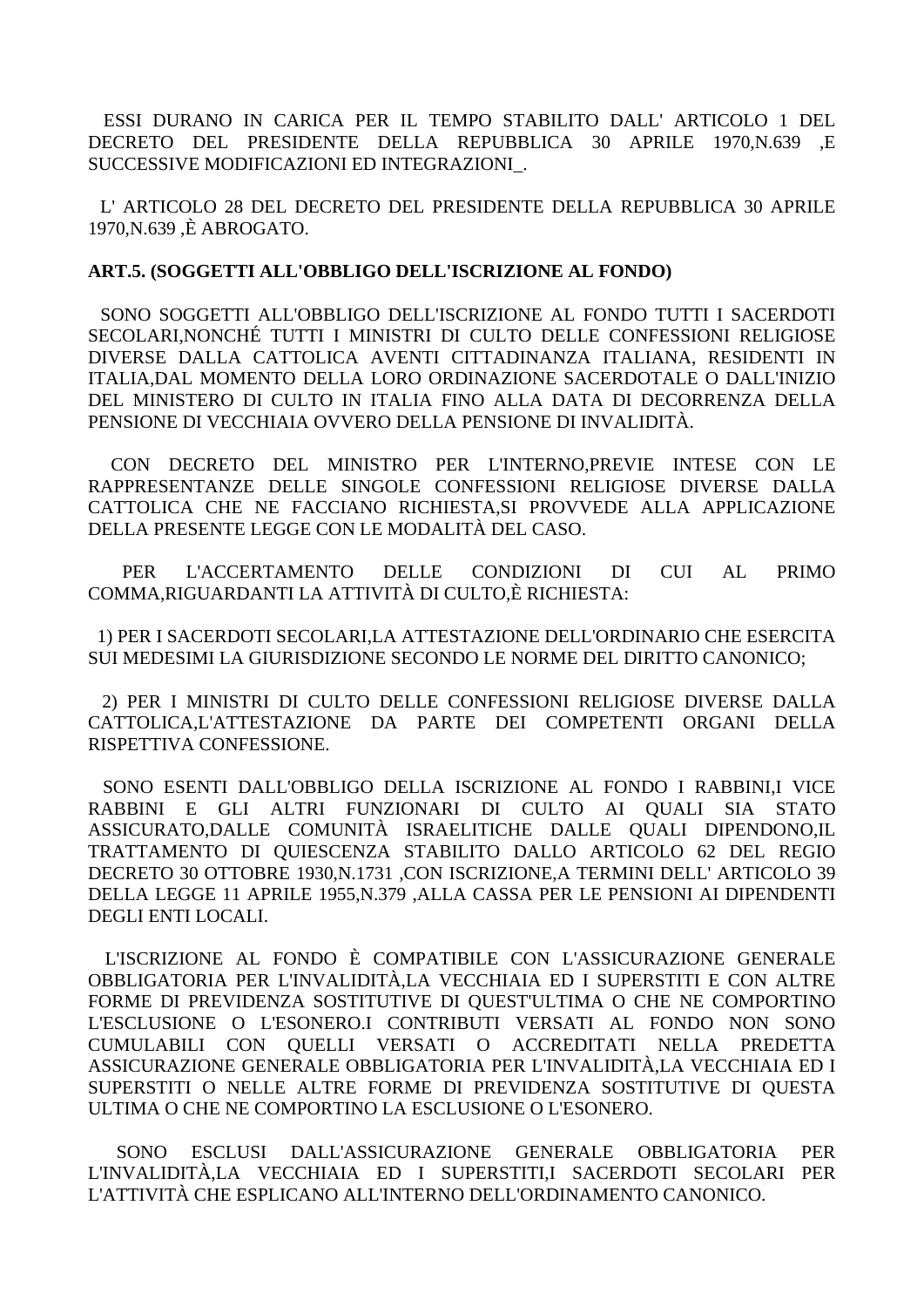LA DISPOSIZIONE DI CUI AL PRECEDENTE COMMA NON SI APPLICA NEI CONFRONTI DEI SACERDOTI SECOLARI I QUALI, PUR ESPLICANDO ATTIVITÀ ALL'INTERNO DELL'ORDINAMENTO CANONICO. RISULTANO ISCRITTI ALLA PREDETTA ASSICURAZIONE GENERALE OBBLIGATORIA ALLA DATA DI ENTRATA IN VIGORE DELLA PRESENTE LEGGE.

### ART.6. (CONTRIBUTO A CARICO DEGLI ISCRITTI)

IL FONDO È ALIMENTATO DAL CONTRIBUTO ANNUO OBBLIGATORIAMENTE DOVUTO DA OGNI ISCRITTO PER TUTTO IL TEMPO PER IL OUALE DURA L'OBBLIGO DELL'ISCRIZIONE NONCHÉ DAL CONTRIBUTO DELLO STATO DI CUI AL SUCCESSIVO ARTICOLO 21.

IL CONTRIBUTO DOVUTO DALL'ISCRITTO È COSÌ STABILITO:

A DECORRERE DALL'1 GENNAIO 1971 LIRE 53.600 ANNUE:

A DECORRERE DALL'1 LUGLIO 1972 LIRE 61.800 ANNUE:

A DECORRERE DALL'1 GENNAIO 1973 LIRE 75.600 ANNUE.

IL CONTRIBUTO È DOVUTO DAL PRIMO GIORNO DEL MESE NEL QUALE SORGE L'OBBLIGO DELLA ISCRIZIONE AL FONDO.

RESTA FERMO, A CARICO DEL FONDO, IL CONTRIBUTO DI LIRE 51 MILIONI, DI CUI ALL' ARTICOLO 6,LETTERA C) DELLA LEGGE 28 LUGLIO 1967, N.669 .PER **L'ASSISTENZA MALATTIA AGLI ISCRITTI**  $AL$ **FONDO** MEDESIMO. **PER** L'APPLICAZIONE DELLA MEDESIMA LEGGE N.669.NEI RIGUARDI DEI MINISTRI DI CULTO DELLE CONFESSIONI RELIGIOSE DIVERSE DALLA CATTOLICA SI PROVVEDE CON LE MODALITÀ DI CUI AL SECONDO COMMA DEL PRECEDENTE ARTICOLO 5.

## ART.7. (MODALITÀ DI PAGAMENTO DEL CONTRIBUTO)

AL PAGAMENTO DEI CONTRIBUTI SI PROVVEDE CON LE SEGUENTI MODALITÀ:

a) PER I SACERDOTI FRUENTI DEL SUPPLEMENTO GOVERNATIVO DI CONGRUA.IL CONTRIBUTO È VERSATO,A CURA DEI COMPETENTI SERVIZI PREPOSTI AL PAGAMENTO,DIRETTAMENTE ALLO ISTITUTO NAZIONALE DELLA PREVIDENZA SOCIALE, IN RATE **BIMESTRALI** POSTICIPATE,PREVIA TRATTENUTA **SUL SUPPLEMENTO STESSO:** 

b) PER I SACERDOTI NON FRUENTI DEL SUPPLEMENTO GOVERNATIVO DI CONGRUA,IL CONTRIBUTO È VERSATO DAGLI ISCRITTI,IN RATE BIMESTRALI POSTICIPATE, DIRETTAMENTE ALL'ISTITUTO NAZIONALE DELLA PREVIDENZA SOCIALE:

c) PER I MINISTRI DI CULTO DELLE CONFESSIONI RELIGIOSE DIVERSE DALLA CATTOLICA, IL CONTRIBUTO È VERSATO DAGLI ISCRITTI O DALL'ORGANO ESECUTIVO DELLA RISPETTIVA CONFESSIONE RELIGIOSA IN RATE BIMESTRALI POSTICIPATE, DIRETTAMENTE ALL'ISTITUTO NAZIONALE DELLA PREVIDENZA SOCIALE.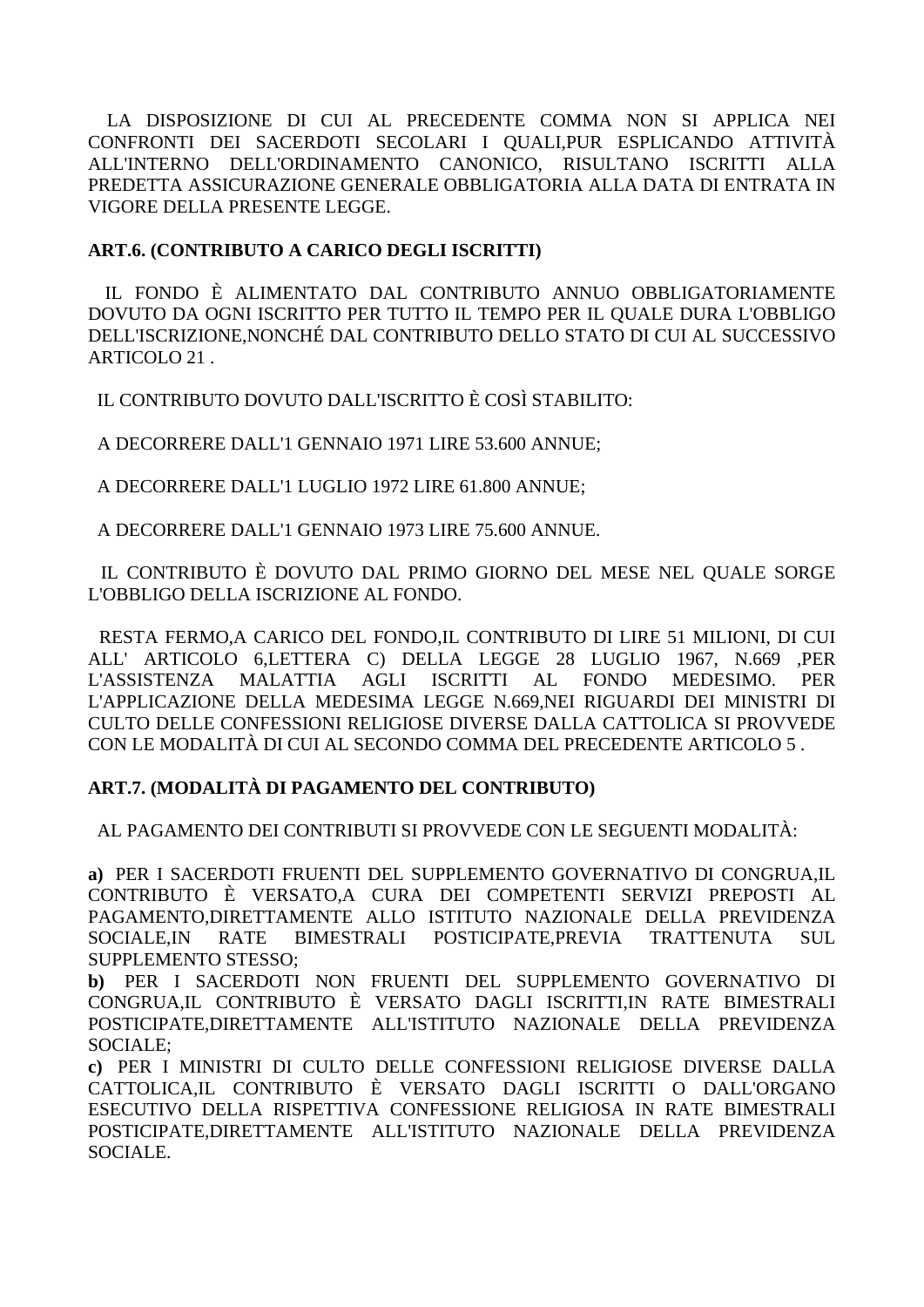PRIMA DI PROMUOVERE AZIONE GIUDIZIARIA CONTRO L'ISCRITTO OBBLIGATO AL PAGAMENTO DEL CONTRIBUTO,L'ISTITUTO NAZIONALE DELLA PREVIDENZA SOCIALE È TENUTO A DARNE AVVISO ALLA CURIA VESCOVILE DEL LUOGO OVE IL SACERDOTE SECOLARE ESERCITA IL SUO MINISTERO O ALLO ORGANO ESECUTIVO DELLA CONFESSIONE RELIGIOSA DA CUI IL MINISTRO DI CULTO DIPENDE,ED A **CONCEDERE UN** TERMINE DI TRE MESI PER LA REGOLARIZZAZIONE. IN TUTTI I CASI DI RITARDATO PAGAMENTO DEL CONTRIBUTO O DELLE SINGOLE RATE DI ESSO, DECORSO UN MESE DALLA SCADENZA DEL DEBITO. SONO DOVUTI, DALLA STESSA DATA, GLI INTERESSI DI MORA AL TASSO LEGALE.

LE CURIE VESCOVILI E GLI ORGANI ESECUTIVI DELLE CONFESSIONI RELIGIOSE SONO TENUTI A FORNIRE.A RICHIESTA.ALLO ISTITUTO NAZIONALE DELLA PREVIDENZA SOCIALEJ DATI E GLI ELEMENTI OCCORRENTI PER L'APPLICAZIONE DELLA PRESENTE LEGGE.

#### ART.8. (SOSPENSIONE DELL'ISCRIZIONE AL FONDO)

PER I SACERDOTI ED I MINISTRI DI CULTO DELLE CONFESSIONI RELIGIOSE DIVERSE DALLA CATTOLICA A SUO TEMPO AUTORIZZATI A SOSPENDERE I VERSAMENTI CONTRIBUTIVI AI FONDI ISTITUITI CON LE LEGGI 5 LUGLIO 1961, N.579 E N. 580, PER AVER ININTERROTTAMENTE CONTRIBUITO RISPETTIVAMENTE DALL'1 LUGLIO 1959 E DALL'1 LUGLIO 1960 ALLA ASSICURAZIONE GENERALE OBBLIGATORIA PER L'INVALIDITÀ,LA VECCHIAIA ED I SUPERSTITI,GESTITA DALL'ISTITUTO NAZIONALE DELLA PREVIDENZA SOCIALE,IN COSTANZA DI RAPPORTO DI LAVORO, PERMANE LA SOSPENSIONE DELL'ISCRIZIONE AL FONDO PER TUTTO IL PERIODO DI ININTERROTTO VERSAMENTO DEI CONTRIBUTI NELLA PREDETTA ASSICURAZIONE.

I SACERDOTI ED I MINISTRI DI CULTO DELLE CONFESSIONI RELIGIOSE DIVERSE DALLA CATTOLICA CHE SI TROVANO NELLA CONDIZIONE PREVISTA DAL PRECEDENTE COMMA.POSSONO RINUNCIARE ALLA SOSPENSIONE IN CORSO E CHIEDERE L'ISCRIZIONE AL FONDO DALLA DATA DI ENTRATA IN VIGORE DELLA PRESENTE LEGGE.L'ISCRIZIONE DECORRE DAL PRIMO GIORNO DEL MESE DI PRESENTAZIONE DELLA RELATIVA DOMANDA.

I SACERDOTI ED I MINISTRI DI CULTO DELLE CONFESSIONI RELIGIOSE DIVERSE DALLA CATTOLICA I OUALI DURANTE IL CORSO DELLA SOSPENSIONE DELLA ISCRIZIONE AL FONDO OTTENGONO LA CONCESSIONE DI UNA PENSIONE A CARICO **DELL'ASSICURAZIONE** GENERALE OBBLIGATORIA PER L'INVALIDITÀ. VECCHIAIA ED I SUPERSTITI O DI ALTRE FORME DI PREVIDENZA SOSTITUTIVE DI OUESTA ULTIMA O CHE NE COMPORTINO L'ESCLUSIONE O L'ESONERO, SONO ESENTI DALL'OBBLIGO DI ISCRIZIONE AL FONDO MEDESIMO.

#### ART.9. (PROSECUZIONE VOLONTARIA DELL'ISCRIZIONE AL FONDO)

LO ISCRITTO NEI CONFRONTI DEL QUALE È VENUTO A CESSARE, PER QUALSIASI CAUSA, L'OBBLIGO DELLA ISCRIZIONE AL FONDO, PUÒ PROSEGUIRE LA ISCRIZIONE MEDESIMA, MEDIANTE IL VERSAMENTO DI CONTRIBUTI VOLONTARI.

LA RELATIVA DOMANDA DEVE ESSERE PRESENTATA ENTRO CINOUE ANNI DALLA CESSAZIONE DELL'OBBLIGO ASSICURATIVO.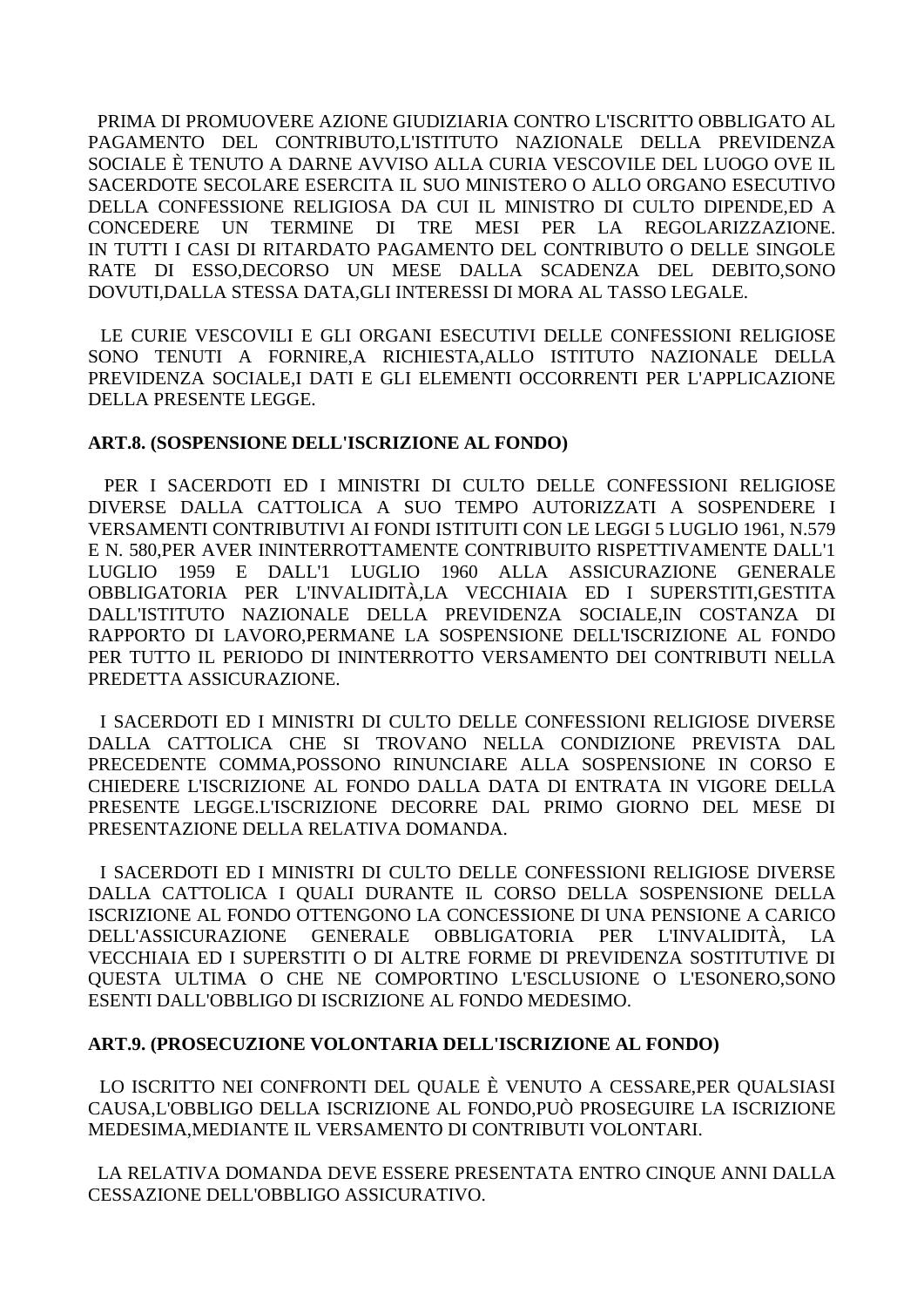LA FACOLTÀ DI CONTRIBUIRE VOLONTARIAMENTE AI SENSI DEL PRESENTE ARTICOLO,PUÒ ESSERE ESERCITATA A DECORRERE DAL PRIMO GIORNO DEL MESE SUCCESSIVO ALLA DATA DI PRESENTAZIONE DELLA DOMANDA,PREVIA AUTORIZZAZIONE DELLO ISTITUTO NAZIONALE DELLA PREVIDENZA SOCIALE.

#### **ART.10. (CONTRIBUTO DOVUTO PER LA PROSECUZIONE VOLONTARIA)**

 GLI ISCRITTI AMMESSI ALLA PROSECUZIONE VOLONTARIA SONO TENUTI AL VERSAMENTO DEL RELATIVO CONTRIBUTO CON LE MODALITÀ DI CUI ALLA LETTERA B) DELL' ARTICOLO 7 E NELL'IMPORTO PREVISTO AL PRECEDENTE ARTICOLO 6 .

#### **ART.11. (REQUISITI PER IL DIRITTO ALLA PENSIONE DI VECCHIAIA)**

 IL DIRITTO ALLA PENSIONE DI VECCHIAIA SI ACQUISTA,A DOMANDA,QUANDO IN FAVORE DELL'ISCRITTO RISULTINO VERSATI AL FONDO ALMENO DIECI CONTRIBUTI ANNUI E L'ISCRITTO STESSO ABBIA COMPIUTO IL SESSANTACINQUESIMO ANNO DI ETÀ.

 AI FINI DEL DIRITTO ALLA PENSIONE E DELLA MISURA DI ESSA,LA FRAZIONE DI UN ANNO DI CONTRIBUZIONE SUPERIORE A SEI MESI SI COMPUTA COME UN ANNO INTERO E NON SI COMPUTA SE UGUALE O INFERIORE.

### **ART.12. (REQUISITI PER IL DIRITTO ALLA PENSIONE DI INVALIDITÀ)**

 IL DIRITTO ALLA PENSIONE DI INVALIDITÀ SI ACQUISTA,A DOMANDA, QUANDO SIANO TRASCORSI ALMENO 5 ANNI DALLA DATA INIZIALE DELLA ISCRIZIONE AL FONDO E SIANO STATI VERSATI AL FONDO STESSO ALMENO 5 CONTRIBUTI ANNUI.

 SI CONSIDERA INVALIDO L'ISCRITTO CHE SI TROVI NELLA PERMANENTE IMPOSSIBILITÀ MATERIALE DI ESERCITARE IL PROPRIO MINISTERO A CAUSA DI MALATTIA O DI DIFETTO FISICO O MENTALE.

 LO ACCERTAMENTO DELL'INVALIDITÀ È EFFETTUATO DALL'ISTITUTO NAZIONALE DELLA PREVIDENZA SOCIALE,CHE HA FACOLTÀ DI SOTTOPORRE L'ISCRITTO A VISITA MEDICA NONCHÉ AGLI EVENTUALI ACCERTAMENTI CLINICI **NECESSARI.** 

 L'ORDINARIO DIOCESANO DEL LUOGO OVE IL SACERDOTE SECOLARE ESERCITA IL SUO MINISTERO O L'ORGANO ESECUTIVO DELLA CONFESSIONE RELIGIOSA DALLA QUALE IL MINISTRO DI CULTO DIPENDE,SONO TENUTI A DICHIARARE LO STATO INVALIDANTE DEL RICHIEDENTE LA PENSIONE IN CONFORMITÀ A QUANTO STABILITO DAL SECONDO COMMA DEL PRESENTE ARTICOLO.

 LA CONTINUAZIONE DELLA ATTIVITÀ DI SACERDOTE O DI MINISTRO DI CULTO DA PARTE DELLO ISCRITTO,SUCCESSIVAMENTE ALLA DATA DI PRESENTAZIONE DELLA DOMANDA DI PENSIONE D'INVALIDITÀ,NON ESCLUDE LA LIQUIDAZIONE DELLA PENSIONE STESSA,SEMPRECHÈ L'ATTIVITÀ MEDESIMA RISULTI SVOLTA CON USURA.IL RELATIVO ACCERTAMENTO VIENE EFFETTUATO DALL'ISTITUTO NAZIONALE DELLA PREVIDENZA SOCIALE,SENTITO L'ORDINARIO DIOCESANO O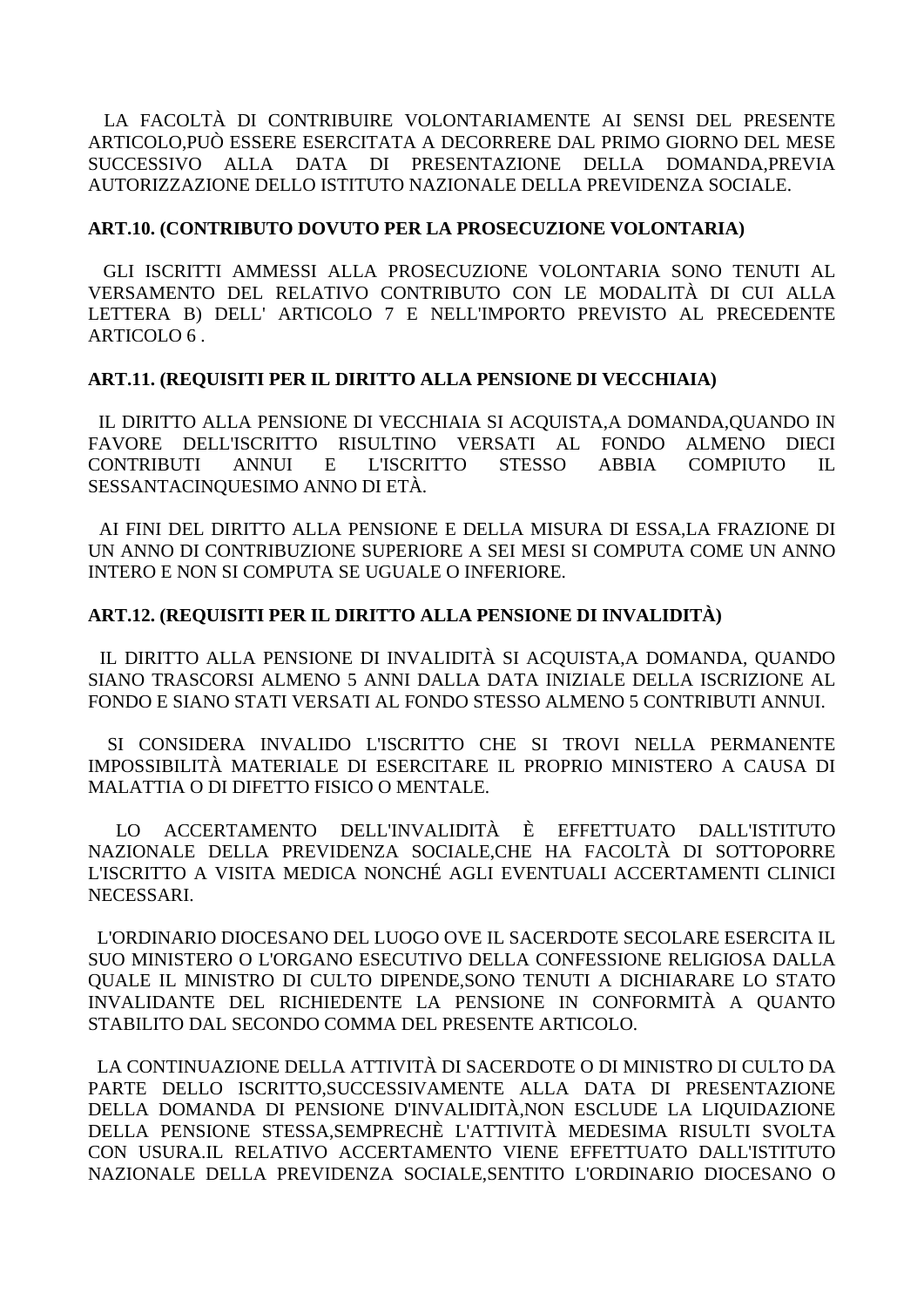L'ORGANO ESECUTIVO DELLA CONFESSIONE RELIGIOSA COME AL QUARTO COMMA DEL PRESENTE ARTICOLO.

 AI FINI DEL DIRITTO ALLA PENSIONE E DELLA MISURA DI ESSA,LA FRAZIONE DI UN ANNO DI CONTRIBUZIONE SUPERIORE AI SEI MESI SI COMPUTA COME ANNO INTERO E NON SI COMPUTA SE UGUALE O INFERIORE.

### **ART.13.**

 (PENSIONE DI INVALIDITÀ AI SACERDOTI RIDOTTI ALLO STATO LAICALE E AI MINISTRI DI CULTO DELLE CONFESSIONI RELIGIOSE DIVERSE DALLA CATTOLICA ESONERATI DALLE FUNZIONI).

 LA PENSIONE DI INVALIDITÀ SPETTA ANCHE ALL'ISCRITTO RIDOTTO ALLO STATO LAICALE O ESONERATO DALLE FUNZIONI DI MINISTRO DI CULTO CHE ABBIA I REQUISITI DI CONTRIBUZIONE PREVISTI DAL PRIMO COMMA DEL PRECEDENTE ARTICOLO 12 E CHE SIA STATO RICONOSCIUTO INVALIDO AI SENSI DELLE NORME IN VIGORE NELL'ASSICURAZIONE GENERALE OBBLIGATORIA PER L'INVALIDITÀ,LA VECCHIAIA ED I SUPERSTITI DEI LAVORATORI DIPENDENTI.

### **ART.14. (REQUISITI PER LA PENSIONE AI SUPERSTITI)**

 LA PENSIONE DI RIVERSIBILITÀ SPETTA,A DOMANDA,AI SUPERSTITI DEL PENSIONATO DEL FONDO O DELL'ISCRITTO CHE,AL MOMENTO DEL DECESSO,ABBIA VERSATO AL FONDO STESSO ALMENO 5 CONTRIBUTI ANNUI.LA PENSIONE DECORRE DALL'1 GENNAIO 1973.

 PER QUANTO CONCERNE I SOGGETTI E I REQUISITI PER IL DIRITTO ALLA PENSIONE DI CUI AL PRECEDENTE COMMA,FATTI SALVI QUELLI DI CONTRIBUZIONE E DI ANZIANITÀ ASSICURATIVA,SI APPLICANO LE NORME IN VIGORE PER LE PENSIONI AI SUPERSTITI A CARICO DELLA ASSICURAZIONE GENERALE OBBLIGATORIA PER L'INVALIDITÀ,LA VECCHIAIA ED I SUPERSTITI.

#### **ART.15. (IMPORTI DELLE PENSIONI)**

 LA PENSIONE DI VECCHIAIA È COSTITUITA DA UNA QUOTA MINIMA DI LIRE 325.000 ANNUE E DECORRE DALL'1 GENNAIO 1971.A DECORRERE DALL'1 LUGLIO 1972,IL TRATTAMENTO MINIMO È ELEVATO A LIRE 416.000 ANNUE.

 LA PENSIONE DI INVALIDITÀ È DOVUTA NELLA MISURA MINIMA DI LIRE 455.000 ANNUE.

 ALLE QUOTE INDICATE NEI PRECEDENTI COMMI,SI AGGIUNGONO LIRE 18.200 PER OGNI ANNO DI CONTRIBUZIONE ECCEDENTE IL DECIMO.

 LA PENSIONE AI SUPERSTITI È CORRISPOSTA AGLI AVENTI DIRITTO DI CUI AL PRECEDENTE ARTICOLO,CON LE ALIQUOTE PREVISTE NELL'ASSICURAZIONE GENERALE OBBLIGATORIA PER L'INVALIDITÀ,LA VECCHIAIA ED I SUPERSTITI;TALI ALIQUOTE SONO CALCOLATE SULL'IMPORTO DELLA PENSIONE D'INVALIDITÀ OPPURE SU QUELLO DELLA PENSIONE DI VECCHIAIA SE PIÙ FAVOREVOLE LIQUIDATA O CHE SAREBBE SPETTATA ALL'ISCRITTO AL MOMENTO DEL DECESSO.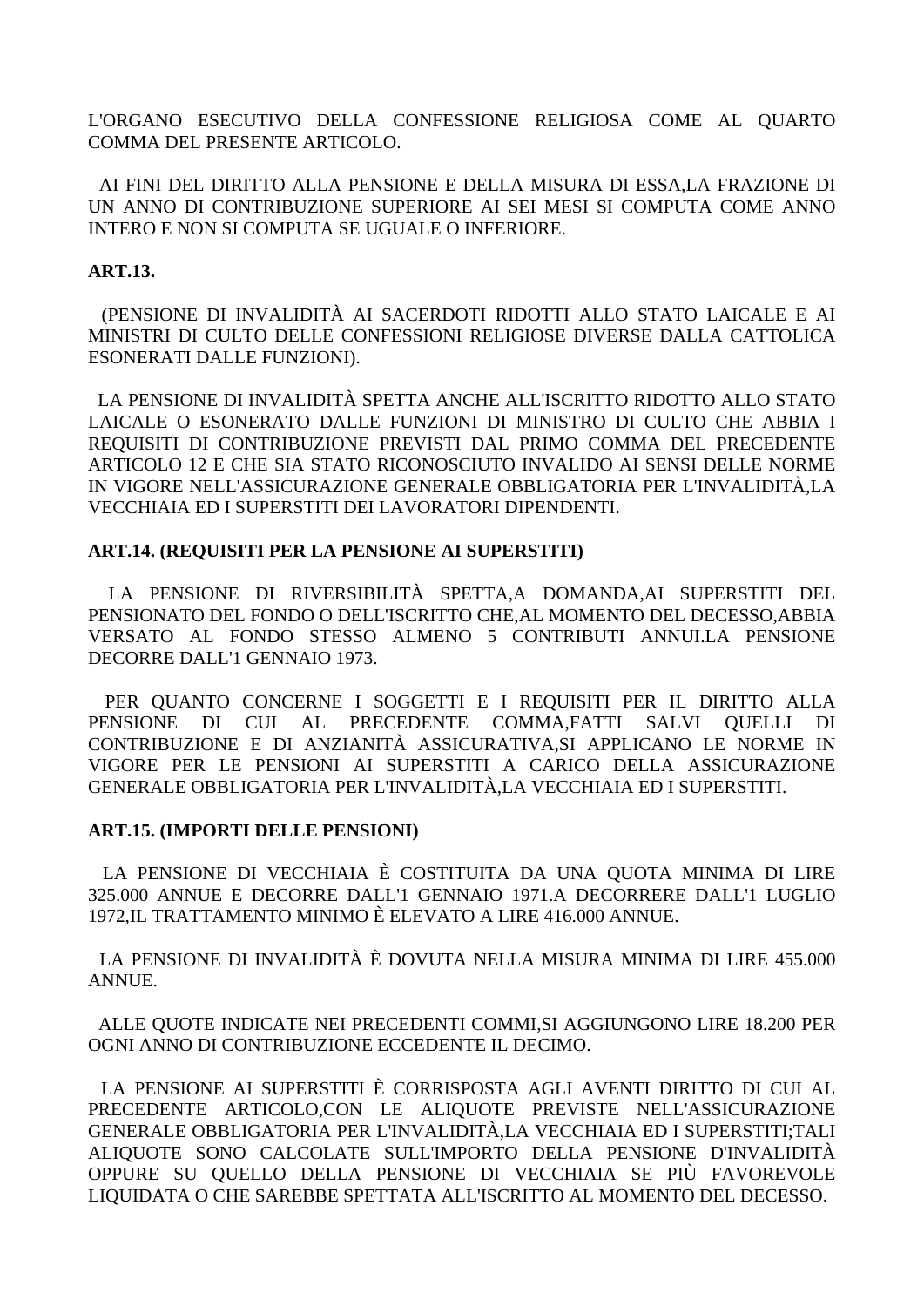LA PENSIONE AI SUPERSTITI NON PUÒ ESSERE CORRISPOSTA NELL'IMPORTO COMPLESSIVO INFERIORE A LIRE 416.000 ANNUE.

 GLI IMPORTI ANNUI DELLE PENSIONI DI VECCHIAIA,DI INVALIDITÀ,ED AI SUPERSTITI,SONO SUDDIVISI IN TREDICI QUOTE,DI CUI DODICI SONO CORRISPOSTE NEL CORSO DELL'ANNO E LA TREDICESIMA IN OCCASIONE DELLE FESTIVITÀ NATALIZIE.

GLI IMPORTI MENSILI DELLE PENSIONI SONO ARROTONDATI A LIRE CINQUANTA.

#### **ART.16.**

 (MAGGIORAZIONE DELLA PENSIONE DI VECCHIAIA PER EFFETTO DEL DIFFERIMENTO DELL'ETÀ DI PENSIONAMENTO)

 QUALORA LA DOMANDA DI PENSIONE DI VECCHIAIA SIA PRESENTATA DOPO TRASCORSO ALMENO UN ANNO INTERO DALLA DATA DI CONSEGUIMENTO DEI REQUISITI PREVISTI DAL PRECEDENTE ARTICOLO 11 L'IMPORTO MINIMO DELLA PENSIONE VIENE MAGGIORATO SECONDO I COEFFICIENTI PREVISTI PER LE ETÀ SUPERIORI A 65 ANNI NELLA TABELLA D ALLEGATA ALLA LEGGE 11 AGOSTO 1972, N.485 ,RELATIVA ALL'ASSICURAZIONE GENERALE OBBLIGATORIA.

 I CONTRIBUTI VERSATI SUCCESSIVAMENTE ALLA DATA DI CONSEGUIMENTO DEI REQUISITI DI CUI AL CITATO ARTICOLO 11,DANNO LUOGO AD UN INCREMENTO DELLA PENSIONE IN MISURA PARI A LIRE 18.200 PER OGNI ANNO DI CONTRIBUZIONE SUCCESSIVA AL CONSEGUIMENTO DEI SUDDETTI REQUISITI.

#### **ART.17. (DECORRENZA DELLE PENSIONI)**

 LA PENSIONE DI VECCHIAIA O DI INVALIDITÀ,AL VERIFICARSI DELLE CONDIZIONI PREVISTE DALLA PRESENTE LEGGE,DECORRE DAL PRIMO GIORNO DEL MESE SUCCESSIVO A QUELLO DI PRESENTAZIONE DELLA RELATIVA DOMANDA.

 LA PENSIONE AI SUPERSTITI DI CUI AL PRECEDENTE ARTICOLO 14 DECORRE DAL PRIMO GIORNO DEL MESE SUCCESSIVO A QUELLO IN CUI È AVVENUTO IL DECESSO DELL'ISCRITTO O DEL PENSIONATO DEL FONDO;TALE DISPOSIZIONE SI APPLICA AGLI EVENTI VERIFICATISI A FAR TEMPO DALL'1 GENNAIO 1973.

 LE PENSIONI A CARICO DEL FONDO SONO EROGATE CON LE MODALITÀ IN VIGORE PER LE ALTRE PENSIONI CORRISPOSTE DALL'ISTITUTO NAZIONALE DELLA PREVIDENZA SOCIALE.

#### **ART.18.**

 (DETERMINAZIONE DELLE PENSIONI PER GLI ISCRITTI A PIÙ FORME DI PREVIDENZA)

 LE PENSIONI A CARICO DEL FONDO,IVI COMPRESE QUELLE LIQUIDATE NELLA MISURA MINIMA DI CUI AL PRECEDENTE ARTICOLO 15 ,AL NETTO DELLA MAGGIORAZIONE CALCOLATA AI SENSI DEL PRECEDENTE ARTICOLO 16 NON SONO CUMULABILI,NELLA MISURA DI UN TERZO DEL LORO IMPORTO,CON LE PENSIONI A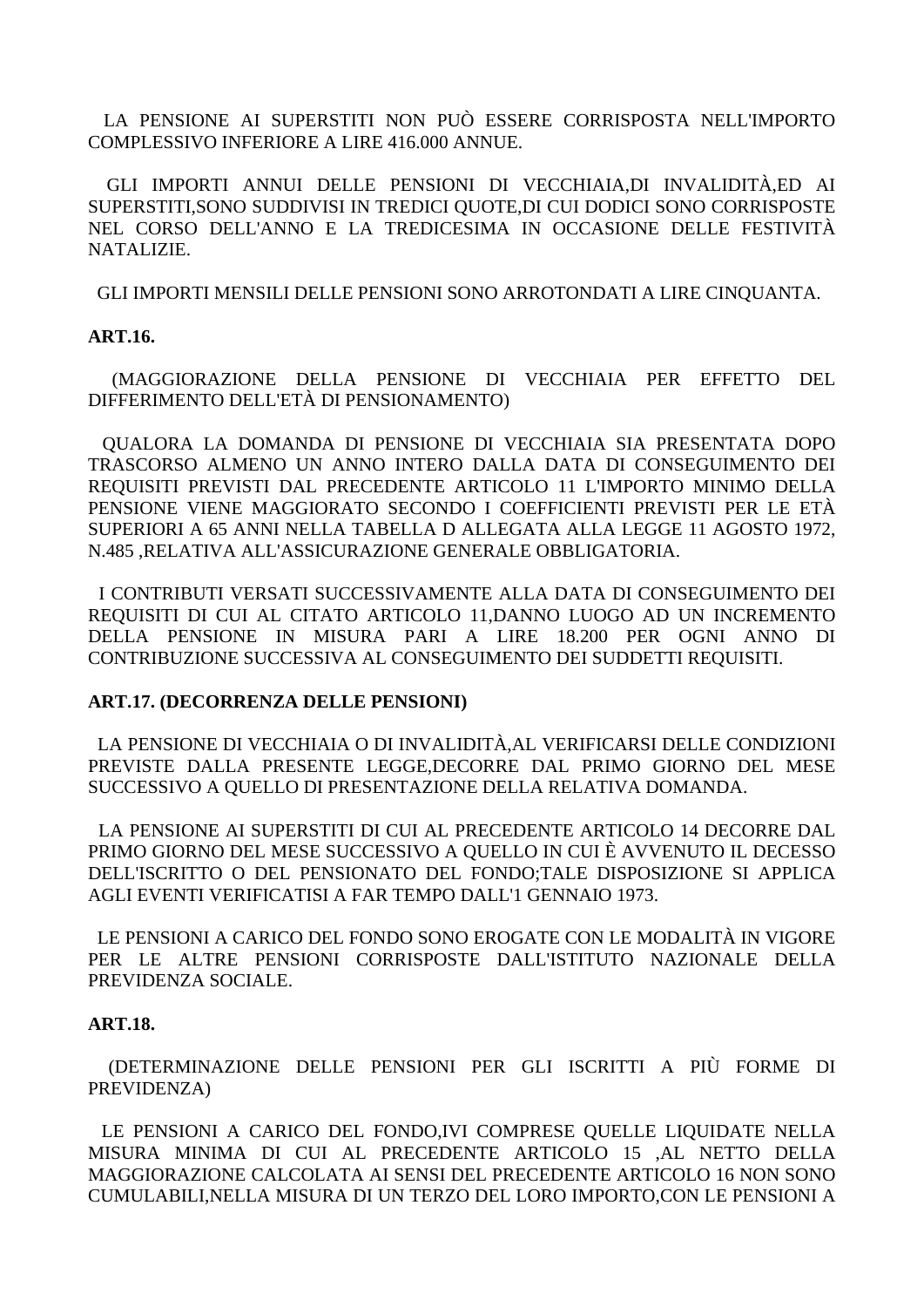CARICO DELL'ASSICURAZIONE GENERALE OBBLIGATORIA PER INVALIDITÀ,LA VECCHIAIA ED I SUPERSTITI OVVERO DI TRATTAMENTI DI PREVIDENZA SOSTITUTIVI DI QUEST'ULTIMA O CHE NE COMPORTINO L'ESCLUSIONE O L'ESONERO.QUALORA PER EFFETTO DELLA RIDUZIONE DI CUI AL PRESENTE COMMA IL TRATTAMENTO COMPLESSIVO RISULTI INFERIORE ALLA PENSIONE DOVUTA DAL FONDO,IL TRATTAMENTO MEDESIMO È INTEGRATO DAL FONDO STESSO FINO A RAGGIUNGERE L'IMPORTO DELLA PENSIONE SUDDETTA.

 LE SOMME TRATTENUTE A CURA DELL'ISTITUTO NAZIONALE DELLA PREVIDENZA SOCIALE,A NORMA DEL COMMA PRECEDENTE,SONO DEVOLUTE AL FONDO.

 PER L'APPLICAZIONE DI QUANTO DISPOSTO AI COMMI PRECEDENTI,L'ISCRITTO È TENUTO A DICHIARARE ALL'ISTITUTO NAZIONALE DELLA PREVIDENZA SOCIALE,LA PROPRIA QUALITÀ DI PENSIONATO.

 ALL'ISCRITTO CUI È LIQUIDATA LA PENSIONE A CARICO DEL FONDO È COMUNQUE GARANTITO SULLA PENSIONE A CARICO DELL'ASSICURAZIONE GENERALE OBBLIGATORIA PER L'INVALIDITÀ,LA VECCHIAIA ED I SUPERSTITI E SU QUELLE A CARICO DI FORME DI PREVIDENZA SOSTITUTIVE DI QUEST'ULTIMA O CHE NE COMPORTINO LA ESCLUSIONE O L'ESONERO,IL TRATTAMENTO MINIMO PREVISTO DALLE NORME IN VIGORE NELLE PREDETTE FORME ASSICURATIVE.

 QUALORA LA PENSIONE A CARICO DELL'ASSICURAZIONE GENERALE OBBLIGATORIA PER L'INVALIDITÀ,LA VECCHIAIA ED I SUPERSTITI SIA STATA REVOCATA E TRASFORMATA IN SUPPLEMENTO SECONDO LE NORME PREESISTENTI,LA MEDESIMA VIENE RIPRISTINATA DALLA DATA DI ENTRATA IN VIGORE DELLA PRESENTE LEGGE, CON EFFETTO DALLA DATA DI CUI AL SECONDO COMMA DEL SUCCESSIVO ARTICOLO 29 .IN TAL CASO SI APPLICANO LE NORME DI CUI AI PRECEDENTI COMMI DEL PRESENTE ARTICOLO.

 LE DISPOSIZIONI DI CUI AL PRESENTE ARTICOLO,SI APPLICANO,A DOMANDA,ANCHE A FAVORE DEI SACERDOTI E DEI MINISTRI DI CULTO I QUALI,PUR AVENDO PERFEZIONATO I REQUISITI PER IL DIRITTO A PENSIONE SECONDO LE NORME PREESISTENTI,NON HANNO LIQUIDATO LA PENSIONE STESSA;LA DOMANDA DEVE ESSERE PRESENTATA ENTRO IL TERMINE DI TRE ANNI DALLA DATA DI ENTRATA IN VIGORE DELLA PRESENTE LEGGE.

#### **ART.19.**

 (PENSIONE SUPPLEMENTARE PER CONTRIBUTI VERSATI NELLA ASSICURAZIONE GENERALE OBBLIGATORIA PER L'INVALIDITÀ,LA VECCHIAIA ED I SUPERSTITI).

 QUALORA L'ISCRITTO POSSA FAR VALERE CONTRIBUTI VERSATI O ACCREDITATI NELL'ASSICURAZIONE GENERALE OBBLIGATORIA PER L'INVALIDITÀ,LA VECCHIAIA ED I SUPERSTITI NON SUFFICIENTI PER IL DIRITTO A PENSIONE AUTONOMA,I MEDESIMI DANNO LUOGO ALLA LIQUIDAZIONE DI UNA PENSIONE SUPPLEMENTARE CON LE NORME CHE DISCIPLINANO LA PREDETTA ASSICURAZIONE.

#### **ART.20. (PEREQUAZIONE AUTOMATICA DELLE PENSIONI)**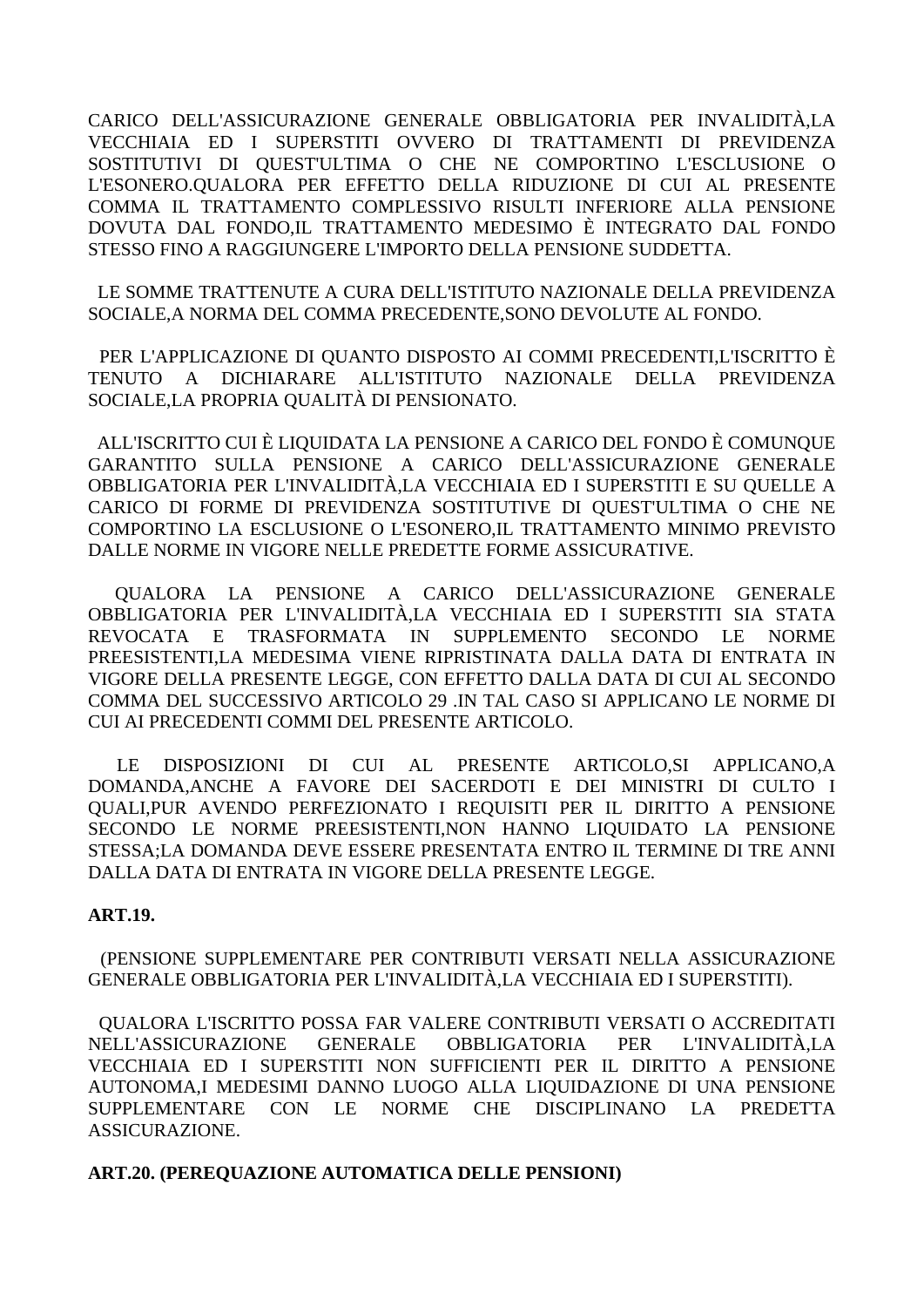A DECORRERE DALL'ANNO 1972,GLI IMPORTI DELLE PENSIONI A CARICO DEL FONDO VIGENTI ALL'1 GENNAIO DI CIASCUN ANNO,IVI COMPRESI I TRATTAMENTI MINIMI, SONO AUMENTATI IN MISURA PARI A QUELLA STABILITA IN APPLICAZIONE DELLA DISCIPLINA SULLA PEREQUAZIONE AUTOMATICA DELLE PENSIONI A CARICO DELL'ASSICURAZIONE GENERALE OBBLIGATORIA PER L'INVALIDITÀ, LA VECCHIAIA ED I SUPERSTITI.

 AGLI IMPORTI DELLE PENSIONI A CARICO DEL FONDO LIQUIDATE CON DECORRENZA SUCCESSIVA ALL'1 GENNAIO 1972,IVI COMPRESI I TRATTAMENTI MINIMI,SI APPLICANO TUTTI GLI AUMENTI DERIVANTI DALLA DISCIPLINA SULLA PEREQUAZIONE AUTOMATICA DI CUI AL COMMA PRECEDENTE,INTERVENUTI FINO ALLA DATA DI DECORRENZA DELLA PENSIONE.

 GLI IMPORTI MINIMI DELLE PENSIONI STABILITI ALLO ARTICOLO 15 SEGUIRANNO AUTOMATICAMENTE QUELLI CHE DOVESSERO ESSERE STABILITI DA PROVVEDIMENTI DI LEGGE,NELL'ASSICURAZIONE GENERALE OBBLIGATORIA PER LA INVALIDITÀ,LA VECCHIAIA ED I SUPERSTITI.

 CON LA STESSA DECORRENZA DELL'AUMENTO DELLE PENSIONI DI CUI AL PRIMO COMMA DEL PRESENTE ARTICOLO,IL CONTRIBUTO A CARICO DEGLI ISCRITTI È AUMENTATO CON DECRETO DEL MINISTRO PER IL LAVORO E LA PREVIDENZA SOCIALE,DI CONCERTO CON IL MINISTRO PER IL TESORO,IN MISURA PARI ALL'AUMENTO PERCENTUALE CHE HA DATO LUOGO ALLE VARIAZIONI DEGLI IMPORTI DELLE PENSIONI.

#### **ART.21. (CONTRIBUTO A CARICO DELLO STATO)**

 AGLI ONERI DEL FONDO PER L'APPLICAZIONE DELLA PRESENTE LEGGE,LO STATO CONCORRE CON UN CONTRIBUTO STRAORDINARIO DI LIRE 4.120.000.000.

 A PARTIRE DALLO ANNO 1972 IL CONTRIBUTO ANNUO COMPLESSIVO DELLO STATO IN FAVORE DEL FONDO STESSO È STABILITO IN 2.454.500.000 LIRE ED È ELEVATO A LIRE 3.224.500.000 A PARTIRE DALL'ANNO 1974.

#### **ART.22. (COPERTURA DELLA SPESA)**

 ALL'ONERE DI LIRE 4.120.000.000 DERIVANTE DAL PRIMO COMMA DEL PRECEDENTE ARTICOLO 21 SI PROVVEDE A CARICO DELLO STANZIAMENTO DEL CAPITOLO N.3523 DELLO STATO DI PREVISIONE DELLA SPESA DEL MINISTERO DEL TESORO PER LO ANNO FINANZIARIO 1971,INTENDENDOSI ALL'UOPO PROROGATO IL TERMINE DI UTILIZZO DELLE DETTE DISPONIBILITÀ INDICATO DALLA LEGGE 27 FEBBRAIO 1955,N.64 .

 AL MAGGIOR ONERE DI LIRE 2.000.000.000 PER L'ANNO 1972 SI PROVVEDE A CARICO DELLO STANZIAMENTO DEL CAPITOLO N.3523 DELLO STATO DI PREVISIONE DELLA SPESA DEL MINISTERO DEL TESORO PER DETTO ANNO FINANZIARIO.

 ALL'ONERE DI LIRE 2.454.500.000 A CARICO DELL'ESERCIZIO 1973 SI PROVVEDE QUANTO A LIRE 2.000.000.000 MEDIANTE RIDUZIONE DELLO STANZIAMENTO DEL CAPITOLO N.3523 DELLO STATO DI PREVISIONE DELLA SPESA DI DETTO MINISTERO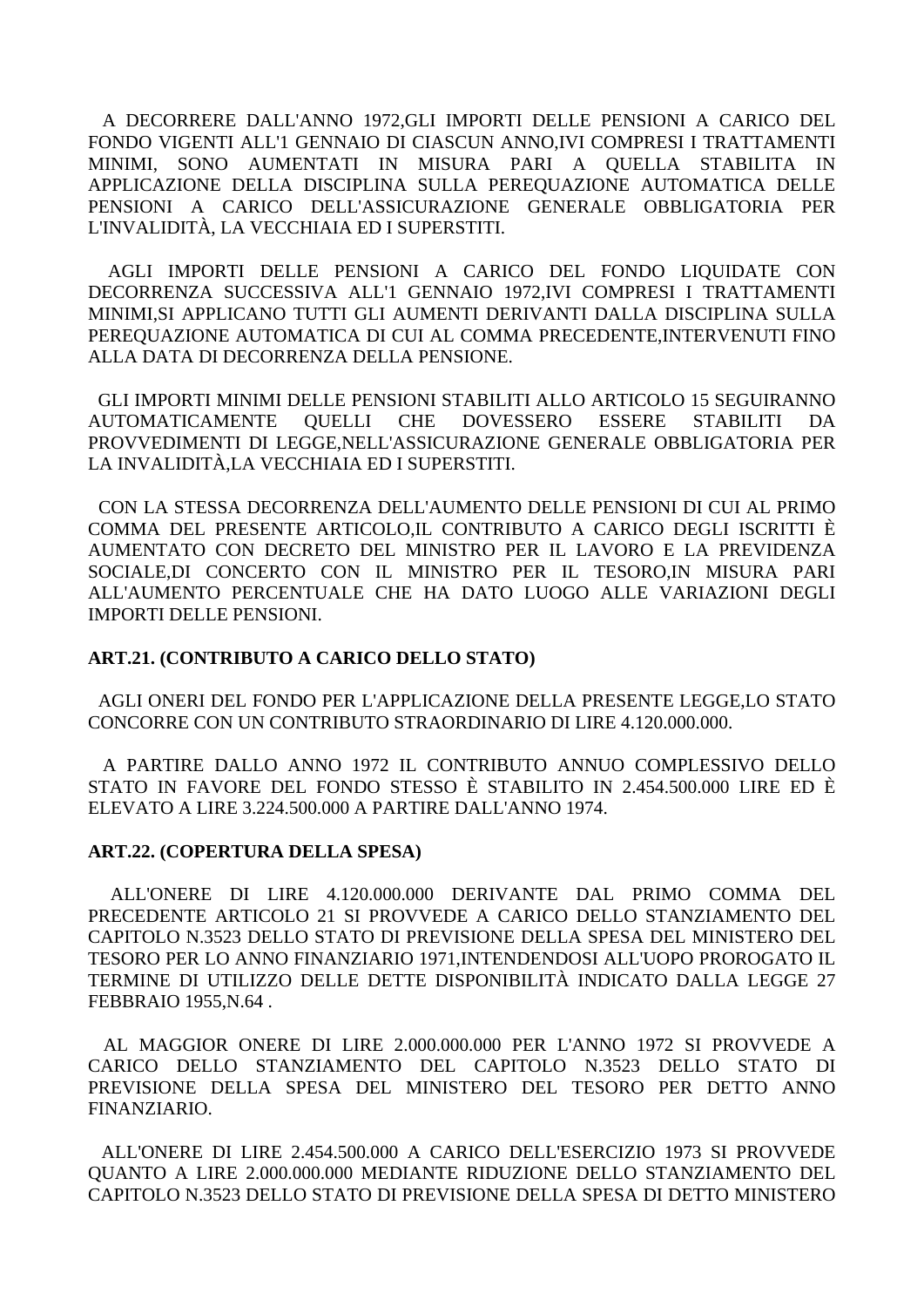PER LO STESSO ANNO E QUANTO A LIRE 454.500.000 MEDIANTE RIDUZIONE RISPETTIVAMENTE DI LIRE 450.000.000 E DI LIRE 4.500.000 DEGLI STANZIAMENTI DEI CAPITOLI NUMERI 1217 E 1218 DELLO STATO DI PREVISIONE DELLA SPESA DEL MINISTERO DEL LAVORO E DELLA PREVIDENZA SOCIALE PER IL MEDESIMO ESERCIZIO.

IL MINISTRO PER IL TESORO È AUTORIZZATO AD APPORTARE, CON PROPRI DECRETI.LE OCCORRENTI VARIAZIONI DI BILANCIO.

## **NORME FINALI E TRANSITORIE**

#### **ART.23.**

(SACERDOTI RIDOTTI ALLO STATO LAICALE E MINISTRI DI CULTO DELLE CONFESSIONI RELIGIOSE DIVERSE DALLA CATTOLICA ESONERATI DALLE FUNZIONI:REGOLARIZZAZIONE DEI PERIODI PREGRESSI)

GLI ISCRITTI RIDOTTI ALLO STATO LAICALE O ESONERATI DALLE FUNZIONI DI MINISTRI DI CULTO DELLE CONFESSIONI RELIGIOSE DIVERSE DALLA CATTOLICA PRIMA DELLA DATA DI ENTRATA IN VIGORE DELLA PRESENTE LEGGE,POSSONO PROSEGUIRE LA ISCRIZIONE AL FONDO MEDIANTE IL VERSAMENTO DI CONTRIBUTI VOLONTARI, PREVIA AUTORIZZAZIONE DELL'ISTITUTO NAZIONALE DELLA PREVIDENZA SOCIALE.

LA RELATIVA DOMANDA DEVE ESSERE PRESENTATA ENTRO CINOUE ANNI DALLA DATA SUDDETTA.

PER LA REGOLARIZZAZIONE CONTRIBUTIVA DI PERIODI PREGRESSI SONO DOVUTI GLI INTERESSI AL TASSO LEGALE.

#### **ART.24.**

(SACERDOTI TRASFERITISI FUORI DEL TERRITORIO ITALIANO OD ENTRATI A FAR PARTE DI UN ORDINE O DI UNA CONGREGAZIONE RELIGIOSA: AUTORIZZAZIONE AL VERSAMENTO DEI CONTRIBUTI VOLONTARI).

I SACERDOTI CHE PER RAGIONI DEL LORO MINISTERO SI SONO TRASFERITI FUORI DEL TERRITORIO ITALIANO SENZA ESSERSI AVVALSI, PER QUALSIASI MOTIVO, DELL'ISCRIZIONE AL FONDO O DELLA PROSECUZIONE VOLONTARIA, POSSONO ESSERE AUTORIZZATI DALL'ISTITUTO NAZIONALE DELLA PREVIDENZA SOCIALE AL VERSAMENTO DEI CONTRIBUTI VOLONTARI AI SENSI DEGLI ARTICOLI 9 E 10 DELLA PRESENTE LEGGE.

LA RELATIVA DOMANDA DEVE ESSERE PRESENTATA ENTRO UN ANNO DALLA DATA DI ENTRATA IN VIGORE DELLA PRESENTE LEGGE.

ANALOGA FACOLTÀ SPETTA AL SACERDOTE SECOLARE CHE ENTRA A FAR PARTE DI UN ORDINE O DI UNA CONGREGAZIONE RELIGIOSA.

PER LA REGOLARIZZAZIONE CONTRIBUTIVA DEI PERIODI PREGRESSI SONO DOVUTI GLI INDENNIZZI AL TASSO LEGALE.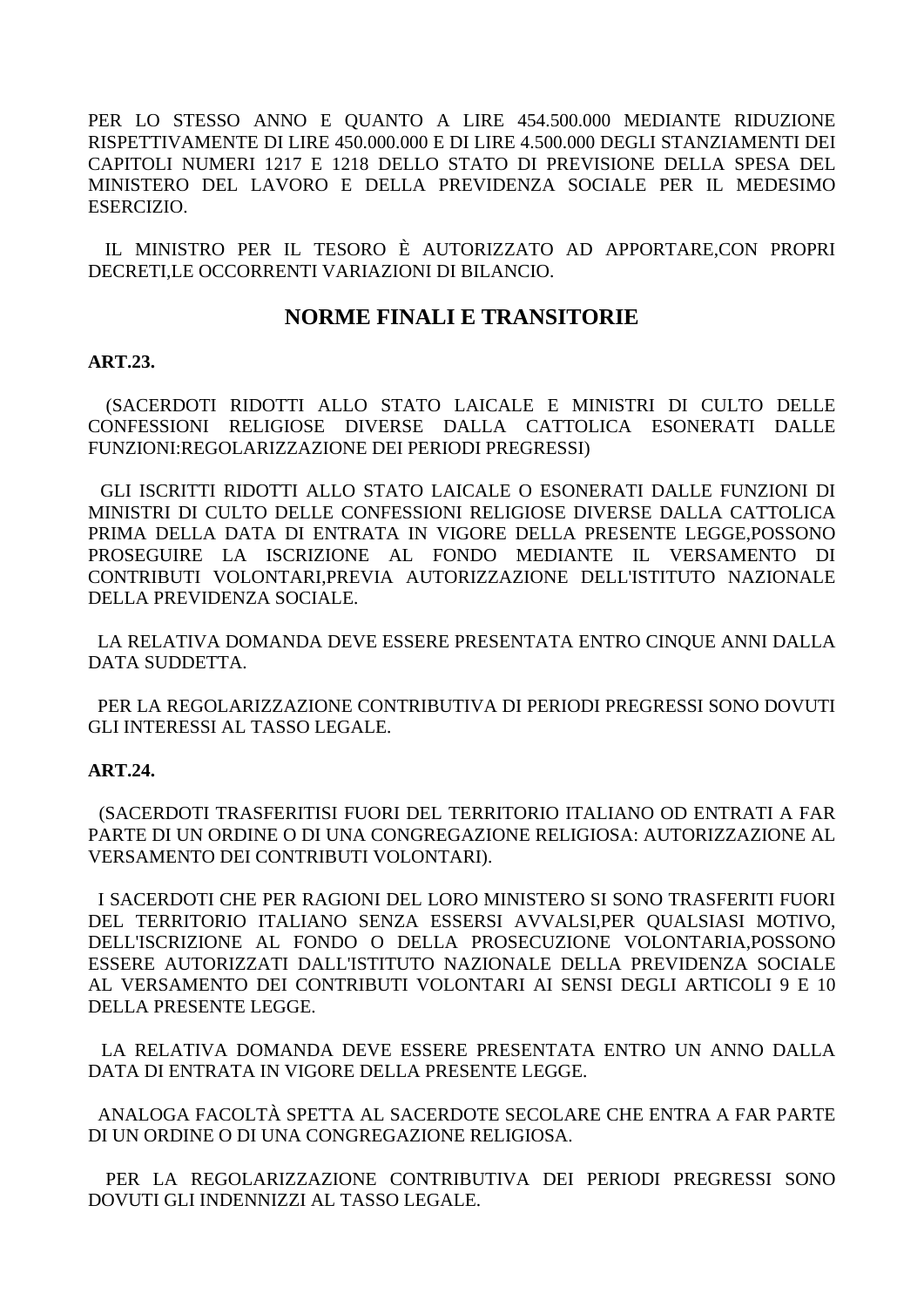### **ART.25.**

 (PENSIONE DI VECCHIAIA AI SACERDOTI NON CONGRUATI ED AI MINISTRI DI CULTO DELLE CONFESSIONI RELIGIOSE DIVERSE DALLA CATTOLICA,NON ISCRITTI AL FONDO).

 I SACERDOTI ED I MINISTRI DI CULTO DELLE CONFESSIONI RELIGIOSE DIVERSE DALLA CATTOLICA,NON ISCRITTI AL FONDO PER AVER COMPIUTO IL SETTANTESIMO ANNO DI ETÀ ALLE DATE RISPETTIVAMENTE DELL'1 LUGLIO 1959 E DELL'1 LUGLIO 1960, HANNO DIRITTO,A DOMANDA,ALLA LIQUIDAZIONE DI UNA PENSIONE DI VECCHIAIA NELLA MISURA DI LIRE 325.000 ANNUE,OLTRE AGLI ULTERIORI INCREMENTI DI CUI AL PRECEDENTE ARTICOLO 20 .

#### **ART.26. (RIVALUTAZIONE DELLE PENSIONI LIQUIDATE CON LE PRECEDENTI LEGGI)**

 LE DISPOSIZIONI DI CUI AL PRECEDENTE ARTICOLO 15 SI APPLICANO ANCHE NEI CONFRONTI DELLE PENSIONI DI INVALIDITÀ E DI VECCHIAIA IN CORSO DI GODIMENTO ALLA DATA DI ENTRATA IN VIGORE DELLA PRESENTE LEGGE.

#### **ART.27.**

 (RINVIO AD ALCUNE NORME IN VIGORE NELL'ASSICURAZIONE GENERALE OBBLIGATORIA PER L'INVALIDITÀ,LA VECCHIAIA ED I SUPERSTITI).

 SI APPLICANO AL FONDO DISCIPLINATO DALLA PRESENTE LEGGE,AI CONTRIBUTI AD ESSO DOVUTI ED ALLE PRESTAZIONI IVI PREVISTE,I BENEFICI,LE ESENZIONI FISCALI ED I PRIVILEGI STABILITI DALLE LEGGI CHE REGOLANO L'ASSICURAZIONE GENERALE OBBLIGATORIA PER L'INVALIDITÀ,LA VECCHIAIA ED I SUPERSTITI.

 SI APPLICANO ALTRESÌ LE NORME DELL'ASSICURAZIONE PREDETTA CHE REGOLANO I TERMINI E LE MODALITÀ PER LA PRESENTAZIONE E LA DECISIONE DEI RICORSI E PER LA PROPOSIZIONE DELLE AZIONI DIRETTE A CONSEGUIRE LE PRESTAZIONI, NONCHÉ QUELLE RELATIVE ALLA PRESCRIZIONE DEI CONTRIBUTI E DELLE PRESTAZIONI.

### **ART.28.**

 (ABROGAZIONE DELLE LEGGI ISTITUTIVE DEL FONDO PER LA ASSICURAZIONE DI INVALIDITÀ E VECCHIAIA DEL CLERO E DEL FONDO PER L'ASSICURAZIONE DI INVALIDITÀ E VECCHIAIA DEI MINISTRI DI CULTO DELLE CONFESSIONI RELIGIOSE DIVERSE DALLA CATTOLICA).

SONO ABROGATE LE LEGGI 5 LUGLIO 1961,N.579 E N.580.

#### **ART.29. (ENTRATA IN VIGORE DELLA LEGGE)**

 LA PRESENTE LEGGE ENTRA IN VIGORE IL GIORNO SUCCESSIVO ALLA SUA PUBBLICAZIONE NELLA GAZZETTA UFFICIALE DELLA REPUBBLICA ITALIANA.